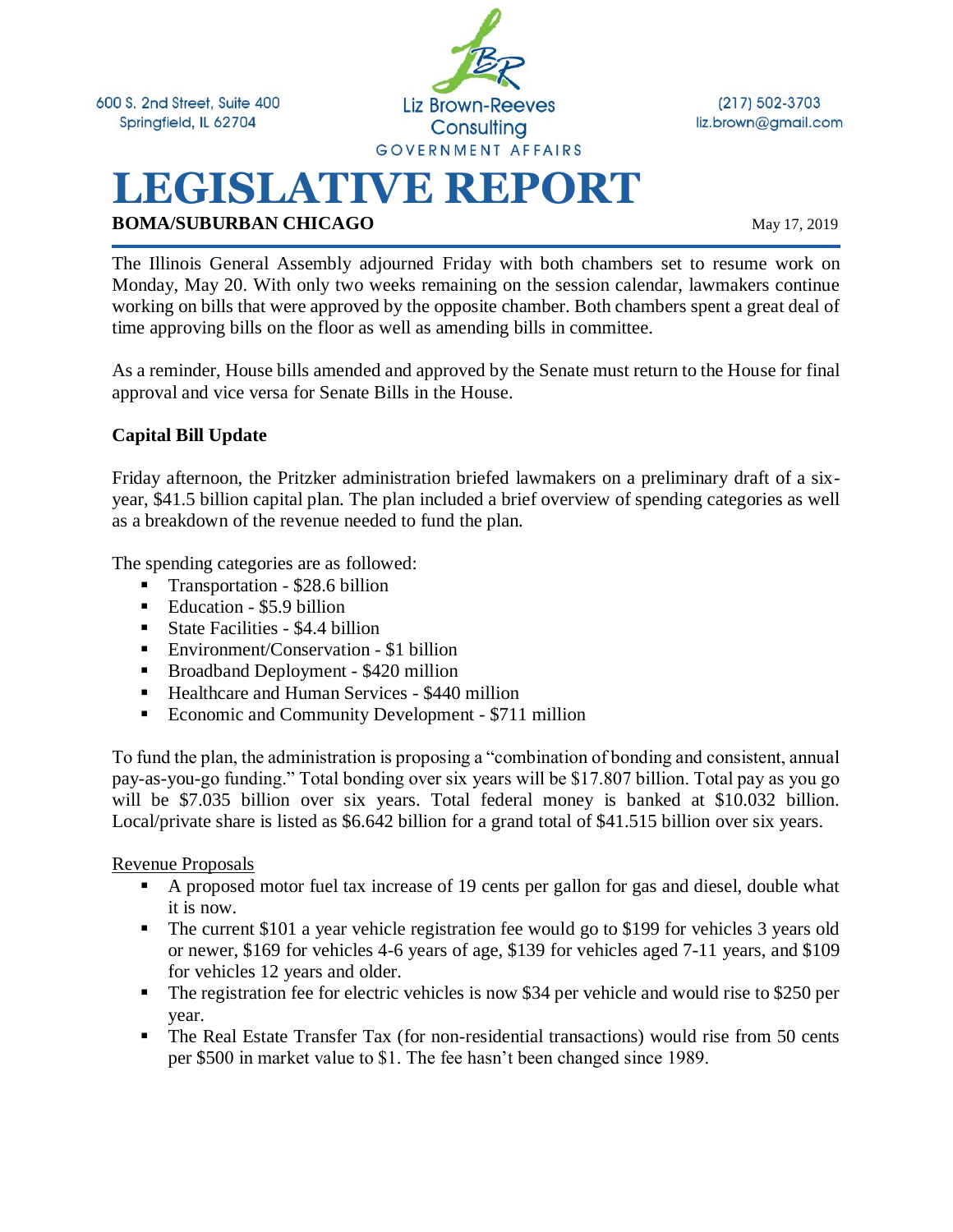- Current liquor gallonage taxes are 23.1 cents on beer and cider, \$1.39 on wine, and \$8.55 on distilled liquor. The new proposal would increase the rate per gallon by 4.6 cents, 66 cents, and \$4.05, respectively.
- Currently, traded-in property provides a sales tax exemption on the purchase of property up to the value of the property traded-in. This proposal would introduce a \$10,000 cap per trade-in transaction.
- The video gaming terminal tax is currently 30 percent of net. According to the draft: "The structure for this proposal is to be determined, but a portion of the revenues from the current discussions to restructure this industry can be allocated to the capital budget, on top of operating budget needs."
- A new state tax on ridesharing of \$1 per ride.
- A new 7 percent tax on cable, satellite and streaming services (an almost perennial proposal that has never passed).
- A new parking garage tax of 6 percent tax on daily and hourly garage parking and a 9 percent tax on monthly and annual garage parking.

Total: \$1.782 billion a year.

Affected industries already are objecting to the revenue proposal, and the plan almost certainly will change if it passes at all. But it's been a decade since the state adopted a capital plan, and there's a huge thirst for one in Springfield.

### **ADDED TO BILL REPORT THIS WEEK**

#### ➢ **None**

### **UPCOMING DATES**

- ➢ May 10 House & Senate Bills Opposite Chamber Out of Committee Deadline
- $\triangleright$  May 24 Third Reading Deadline for Bills in Opposite Chamber

## **ALDERMAN BURNETT'S SON TAPPED AS REPLACEMENT FOR REP. CONYEARS-ERVIN**

#### *[Chicago Sun-Times](https://chicago.suntimes.com/2019/5/17/18629957/democratic-ward-bosses-walter-burnetts-son-city-treasurer-melissa-conyears-ervins-house-seat)*

A group of Democratic ward committeemen set aside questions of nepotism, residency and turf Friday to choose Ald. Walter Burnett's son as the newest state representative on the city's West Side.

Jawaharial "Omar" Williams, 44, a laborer in the city's Department of Water Management, was selected over seven other candidates vying to occupy the Illinois House 10th District.

The vacancy was created by the election of Rep. Melissa Conyears-Ervin to the post of city treasurer.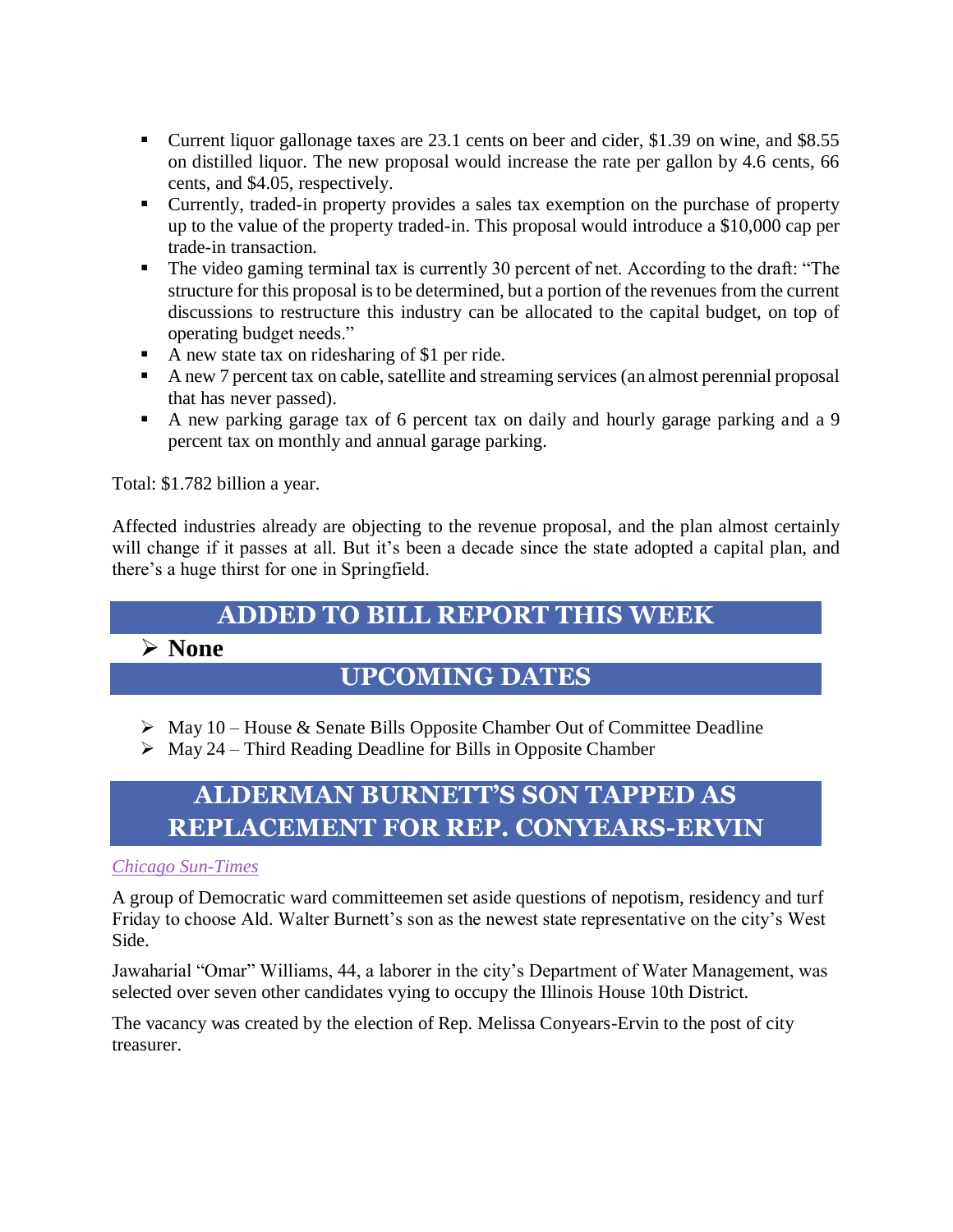Conyears-Ervin is married to Ald. Jason Ervin, the 28th Ward alderman and Democratic committeeman, who objected to Williams' selection and tried to advance a "placeholder" candidate who would not run for re-election next year.

### **HOUSE DEMOCRATS 'CLOSING IN' ON VOTES NEEDED FOR TAX OVERHAUL**

#### *[Capitol News Illinois](https://www.mdjonline.com/neighbor_newspapers/extra/news/house-democrats-closing-in-on-votes-needed-for-illinois-tax/article_05848148-a819-5978-9878-125d18538877.html)*

With only two weeks remaining in the 2019 regular session, Democrats in the Illinois House say they are close to securing the 71 votes needed to pass one of Gov. J.B. Pritzker's top priorities, a constitutional amendment to overhaul the state's income tax system.

The proposed amendment, which cleared the Senate on May 1, would allow the General Assembly to replace the state's "flat" income tax system, where all tax filers pay the same rate, regardless of their income, with a multibracket "graduated" tax that would impose higher rates on higher levels of income.

But the amendment has languished in the House Revenue and Finance Committee while Democratic leaders have struggled to secure the three-fifths majority, 71 votes, needed to place the issue on the November 2020 ballot. In that election, it would need support from either threefifths of those voting on the question or a majority of all people voting in the election to take effect.

Pritzker has said he believes a graduated tax is the only way to solve the state's long-term structural budget deficit without making draconian cuts in funding for public services. Opponents, however, argue that such a system would make it easier in the future for lawmakers to raise taxes on selected groups of people.

In addition to the amendment, the Senate also passed a bill May 1 spelling out what the new tax rates would be if the amendment is approved.

State Rep. Michael Zalewski, a Riverside Democrat who chairs the Revenue and Finance Committee, also said he's hopeful Pritzker can secure the votes needed in the House.

"I think the governor has had some productive conversations with members in the last week," he said.

Zalewski's committee is scheduled to meet Monday, May 20, and some observers believe the amendment could come up for a vote then, sending it to the full House.

If the measure is to pass the House, supporters will have to secure the votes entirely from within the 73-member Democratic caucus because House Republicans have said they are unanimously opposed.